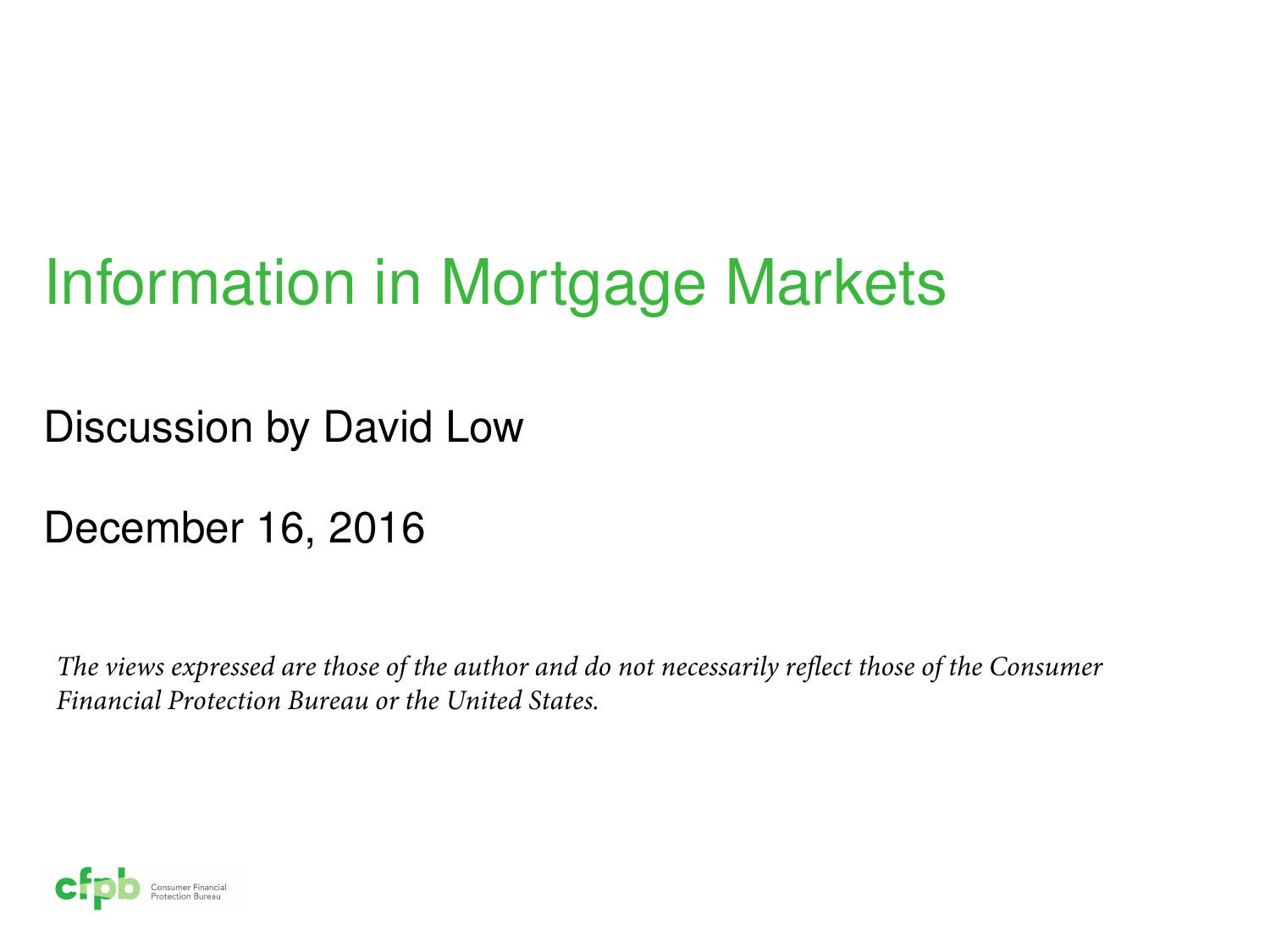# Three Important Findings

*Loan Product Steering in Mortgage Markets*

**Lenders steer some borrowers to expensive mortgages.** 

*Identifying Social Influence in Household Mortgage Decisions*

**Mortgage refinancing decisions are influenced by** immediate neighbors.

*Information Losses in Home Purchase Appraisals / Appraising Home Purchase Appraisals*

Home purchase appraisals are biased in predictable ways.

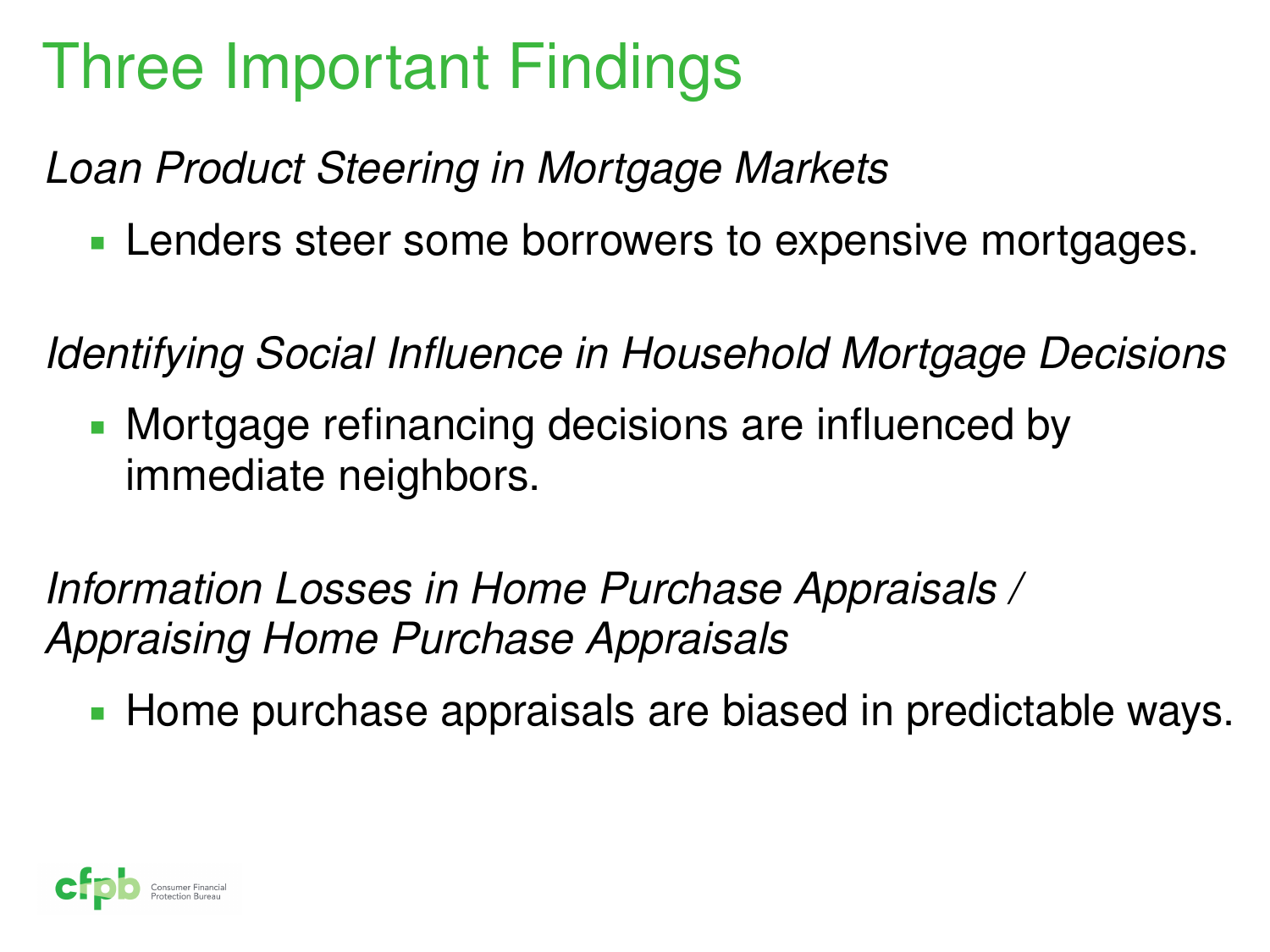## Contributions to the Literature

Information in the mortgage market is imperfect.

Each paper highlights the role of an information provider:

- 1. Lenders for purchase mortgages
- 2. Neighbors for mortgage refis
- 3. Appraisers (chosen by lenders) for housing

Can these information providers do better? Could others?

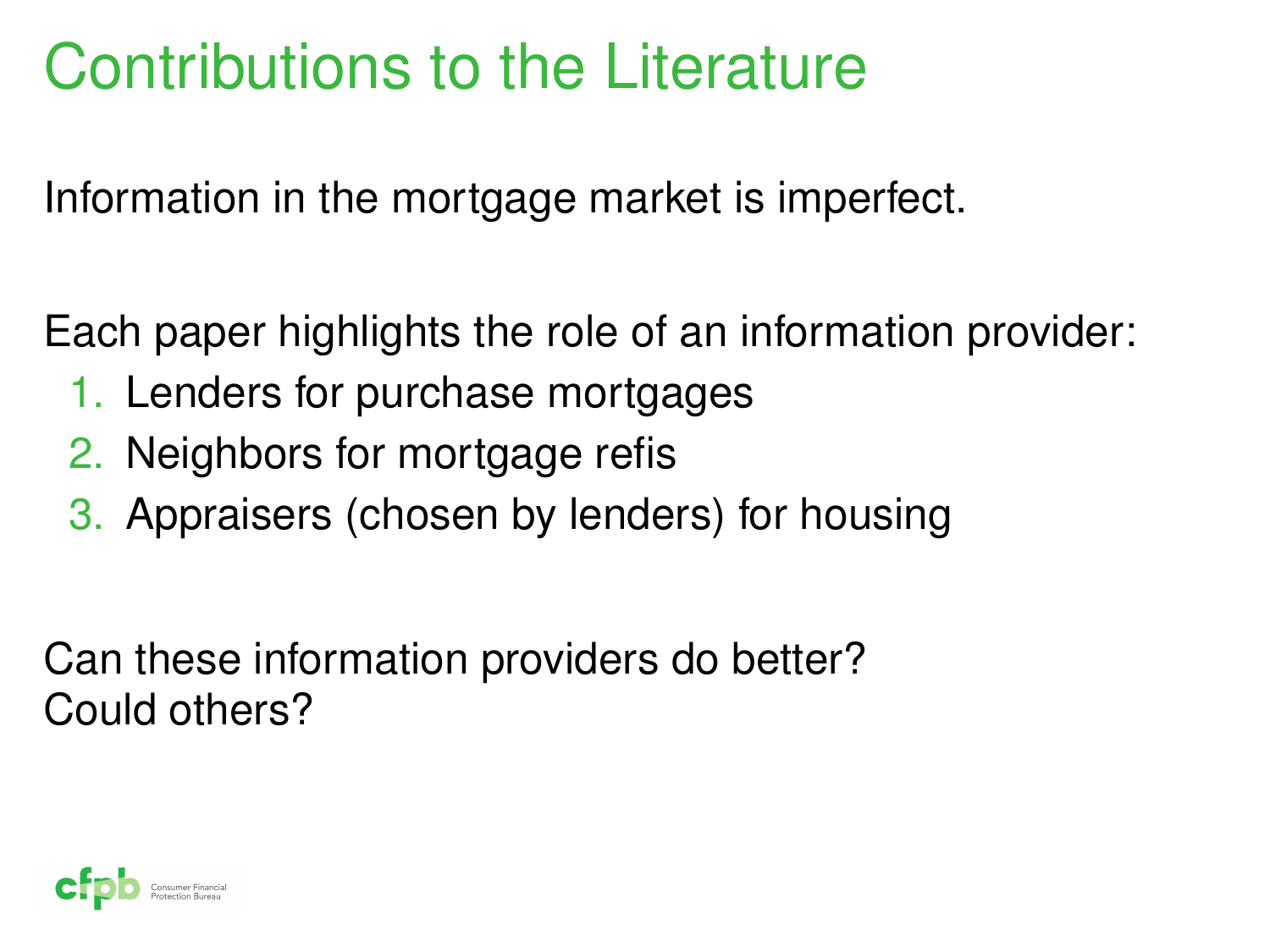### Literature on Purchase Mortgages

There is significant dispersion in fees, interest rates.

 Woodward & Hall (2012); Allen et al. (2014); Alexandrov & Kulaev (2015), etc.

Consumers could obtain similar mortgages, save thousands. Implausible that search costs are so high.

**⇒** Consumers lack basic information on returns to search.

Many other decisions involved besides fees, interest rate: FRM vs. ARM, 15 year vs 30 year, etc.

- **Much more complex tradeoffs**
- Harder to show "mistakes", but hard to be optimistic

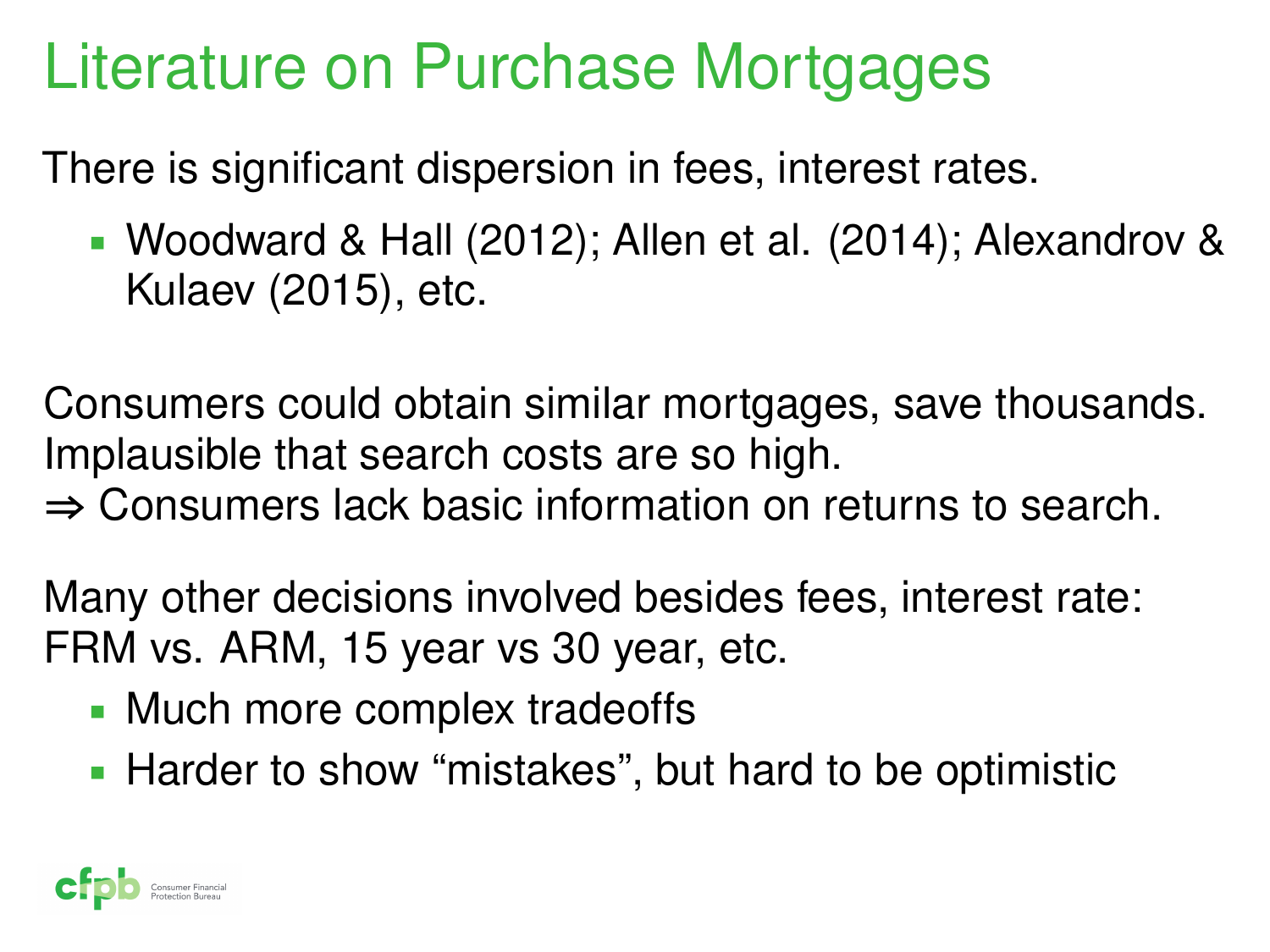#### Loan Product Steering in Mortgages

Lenders steer some borrowers to expensive mortgages.

- Steered borrowers pay more, default less
- Foa et al (2015): banks influence FRM / ARM decision
- **⇒** Lenders have incentives to mislead borrowers. **⇒** *And* competitors have no incentive to educate them.
	- Gabaix & Laibson (2006): "shrouded" attributes

How to incentivize lenders to educate borrowers? What are the alternatives?

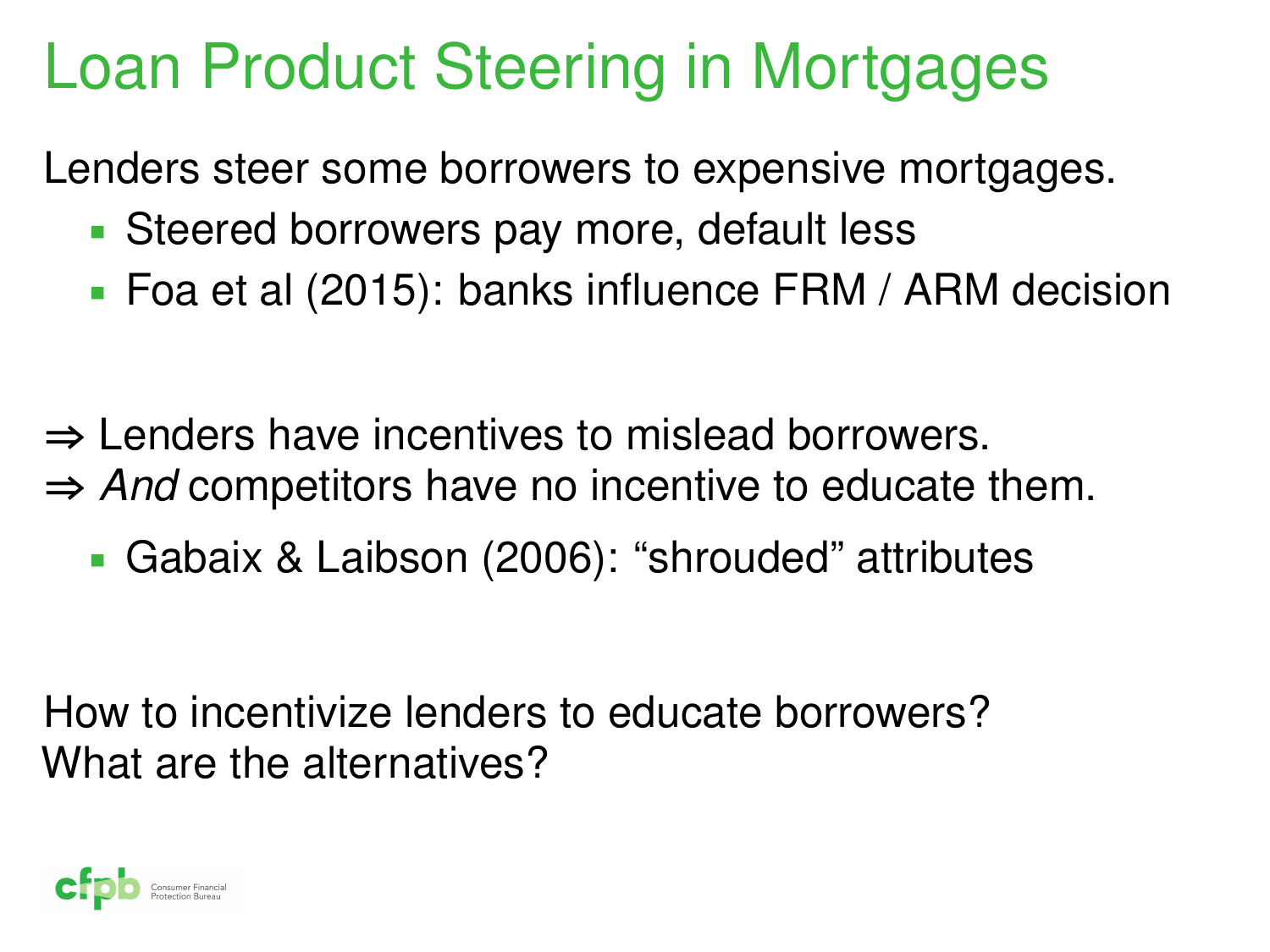# Literature on Refi Mortgages

Consumers make significant refinancing mistakes.

- "Woodheads" do not refinance when rates fall
- Many refinancers wait too long: Stanton (1995), Agarwal et al. (2015), etc.
- **Deta** Others refinance too early: Chang & Yavas (2009), Argarwal et al. (2015), etc.
- **⇒** Consumers appear poorly informed about refinancing.

Other decisions: equity to extract, terms of new mortgage etc.

- Much more complex tradeoffs
- Again, harder to show "mistakes". But hard to be optimistic

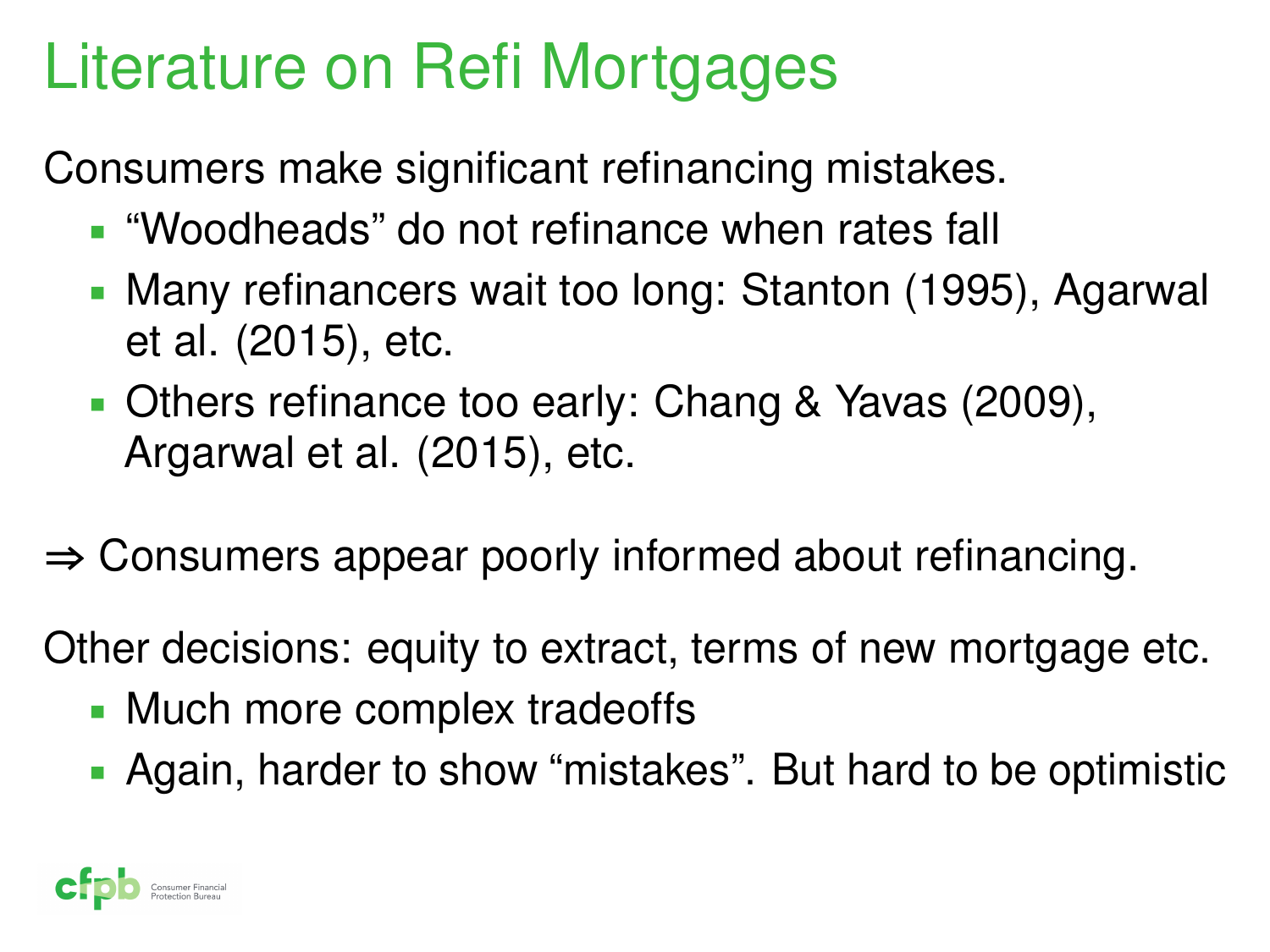#### Identifying Social Influence in Household Mortgage Decisions

Mortgage refinancing decisions are influenced by neighbors. Hard to explain with a standard model.

**⇒** Refinancing behavior either not optimal, or not informed

But what are the mechanisms behind behavior transmission? Social utility? Social learning? Herding?

What are the consquences of behavior transmission?

- Who is most likely to influence / be influenced?
- Are influenced outcomes more or less optimal?

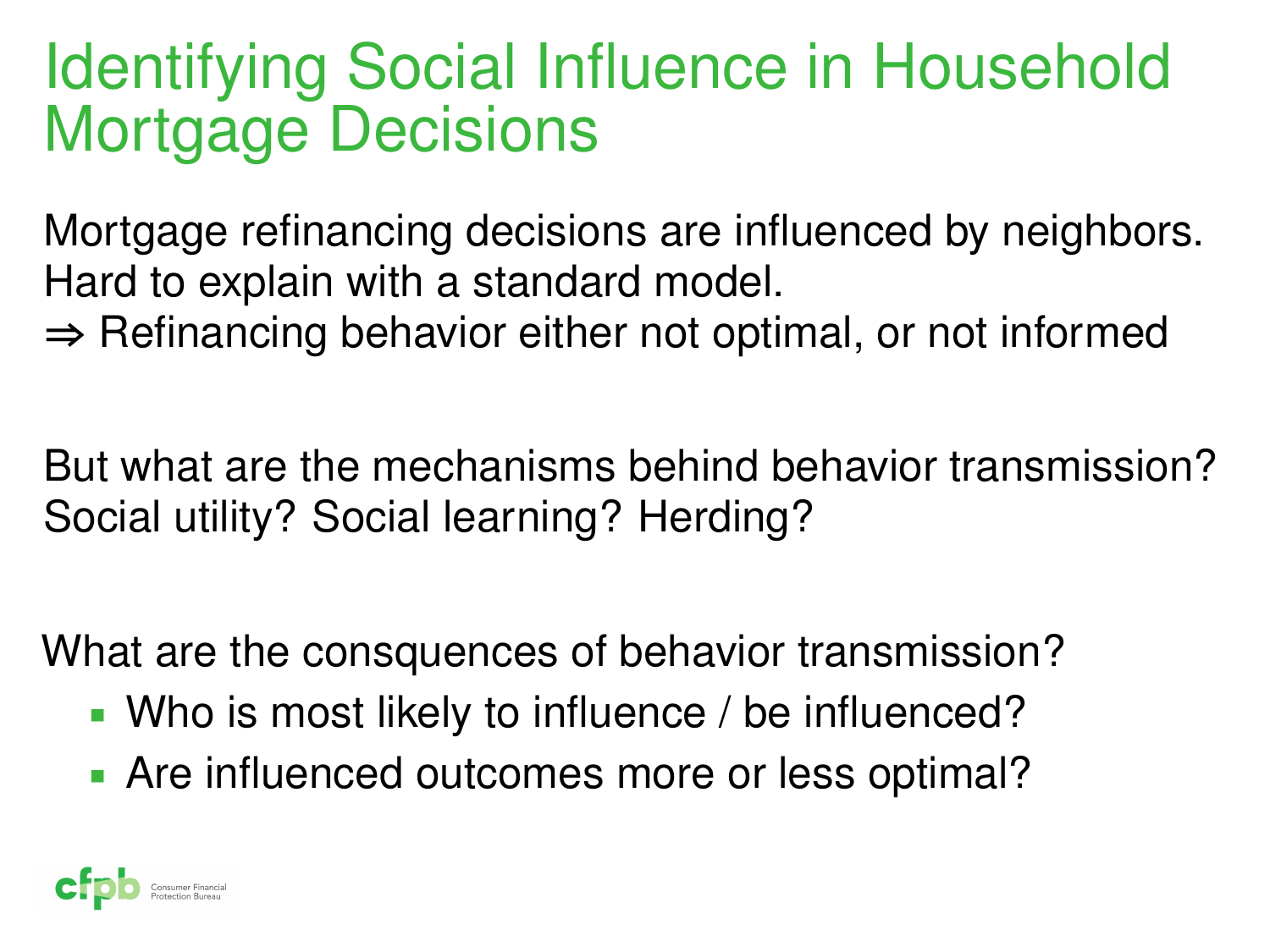# Literature on Housing Market Info

Because of search, negotiation, and matching, there is considerable price dispersion in the housing market.

Important macroeconomic consequences:

- Seasonality in prices: Ngai & Tenreyro (2014)
- Extra cyclicality in prices: Hedlund (2015), Head et al. (2015), Guren & McQuade (2015)
- Postive autocorrelation in price growth: Guren (2016)
- **⇒** Valuing a home is *hard*, and this *matters*.

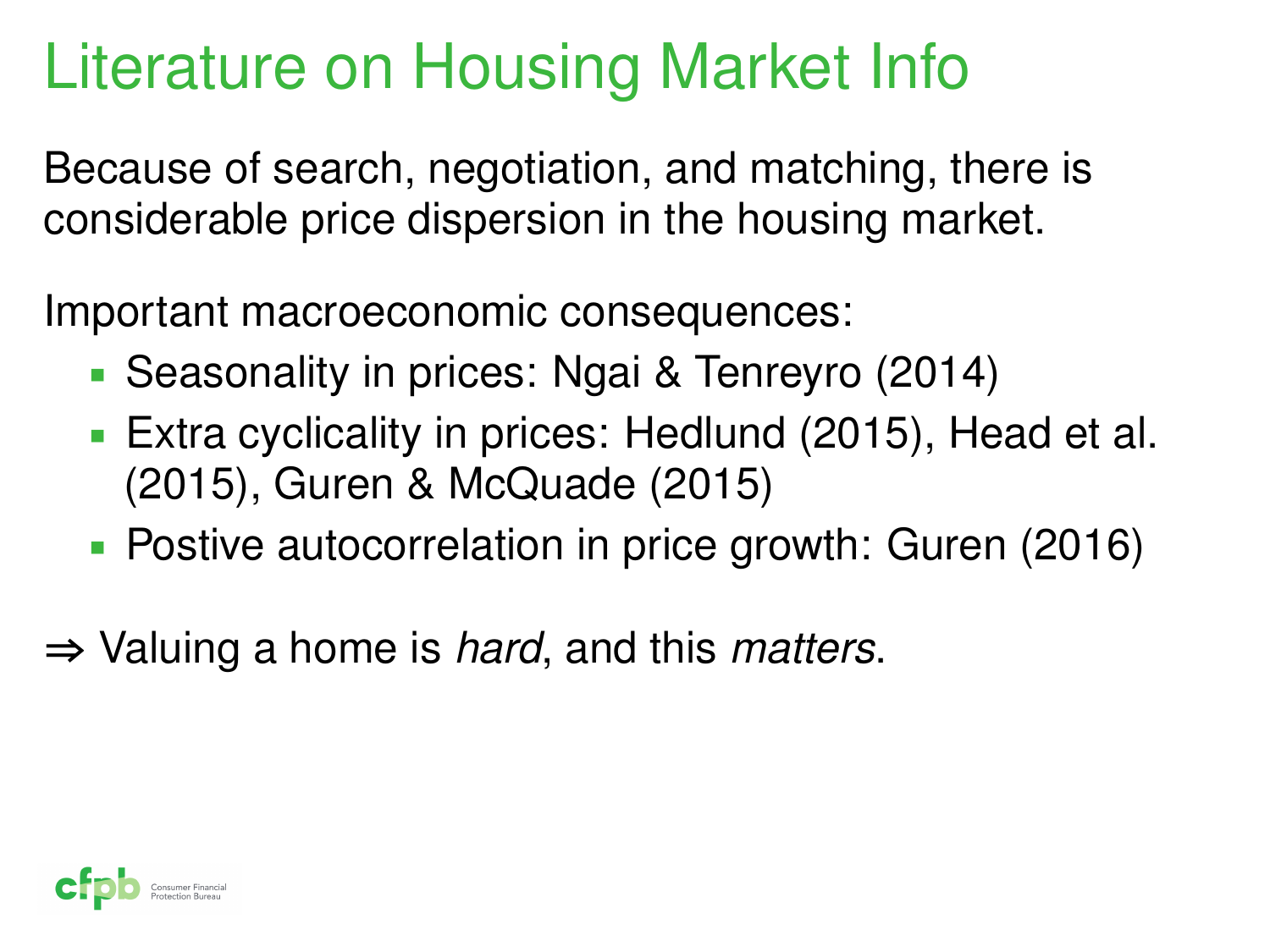### Home Purchase Appraisals

Home purchase appraisals are biased in predictable ways.

More evidence that valuing a home is *hard*.

15% of appraisals are for 5% or more of transaction price

Valuing a home is also *important* for mortgage lenders.

**Home equity is strongly predictive of default risk** 

And yet, lenders supress home value information.

Is this outcome suboptimal? What would a better outcome look like?